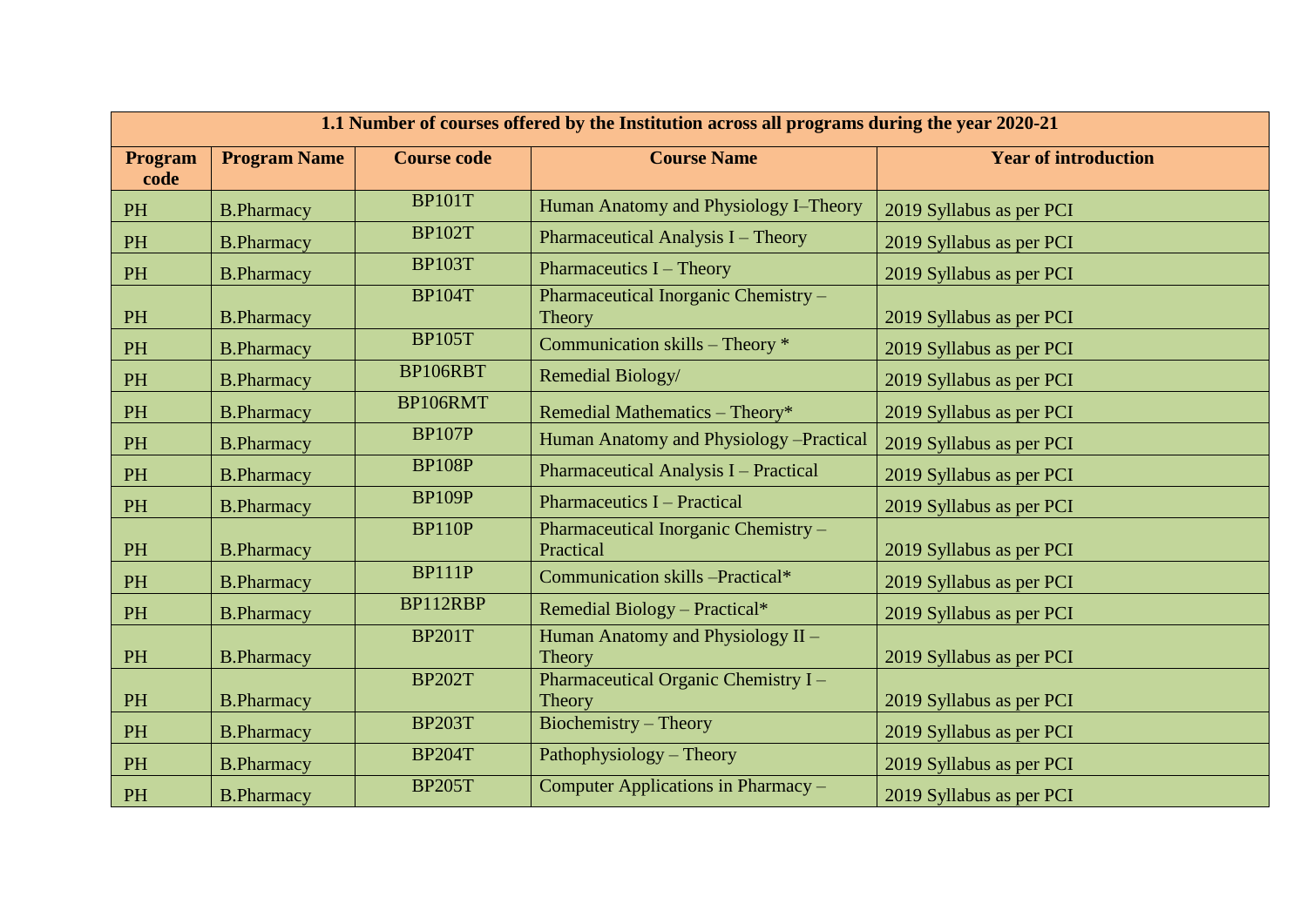|          |                   |                | Theory $*$                                    |                          |
|----------|-------------------|----------------|-----------------------------------------------|--------------------------|
| PH       | <b>B.Pharmacy</b> | <b>BP206T</b>  | Environmental sciences – Theory *             | 2019 Syllabus as per PCI |
|          |                   | <b>BP207P</b>  | Human Anatomy and Physiology II -             |                          |
| PH       | <b>B.Pharmacy</b> |                | Practical                                     | 2019 Syllabus as per PCI |
|          |                   | <b>BP208P</b>  | Pharmaceutical Organic Chemistry I-           |                          |
| PH       | <b>B.Pharmacy</b> |                | Practical                                     | 2019 Syllabus as per PCI |
| PH       | <b>B.Pharmacy</b> | <b>BP209P</b>  | <b>Biochemistry - Practical</b>               | 2019 Syllabus as per PCI |
|          |                   | <b>BP210P</b>  | Computer Applications in Pharmacy -           |                          |
| PH       | <b>B.Pharmacy</b> |                | Practical*                                    | 2019 Syllabus as per PCI |
|          |                   |                | Pharmaceutical Organic Chemistry II -         |                          |
| PH       | <b>B.Pharmacy</b> | <b>BP301T</b>  | Theory                                        | 2019 Syllabus as per PCI |
| $\rm PH$ | <b>B.Pharmacy</b> | <b>BP302T</b>  | <b>Physical Pharmaceutics I - Theory</b>      | 2019 Syllabus as per PCI |
| PH       | <b>B.Pharmacy</b> | <b>BP303T</b>  | Pharmaceutical Microbiology - Theory          | 2019 Syllabus as per PCI |
| PH       | <b>B.Pharmacy</b> | <b>BP304T</b>  | Pharmaceutical Engineering - Theory           | 2019 Syllabus as per PCI |
|          |                   |                | Pharmaceutical Organic Chemistry II -         |                          |
| PH       | <b>B.Pharmacy</b> | <b>BP305P</b>  | Practical                                     | 2019 Syllabus as per PCI |
| PH       | <b>B.Pharmacy</b> | <b>BP306P</b>  | Physical Pharmaceutics I - Practical          | 2019 Syllabus as per PCI |
| PH       | <b>B.Pharmacy</b> | <b>BP307P</b>  | Pharmaceutical Microbiology - Practical       | 2019 Syllabus as per PCI |
| PH       | <b>B.Pharmacy</b> | <b>BP 308P</b> | Pharmaceutical Engineering - Practical        | 2019 Syllabus as per PCI |
|          |                   |                | Pharmaceutical Organic Chemistry III-         |                          |
| PH       | <b>B.Pharmacy</b> | <b>BP401T</b>  | Theory                                        | 2019 Syllabus as per PCI |
| PH       | <b>B.Pharmacy</b> | <b>BP402T</b>  | Medicinal Chemistry I - Theory                | 2019 Syllabus as per PCI |
| PH       | <b>B.Pharmacy</b> | <b>BP403T</b>  | Physical Pharmaceutics II - Theory            | 2019 Syllabus as per PCI |
| PH       | <b>B.Pharmacy</b> | <b>BP404T</b>  | Pharmacology I – Theory                       | 2019 Syllabus as per PCI |
| PH       | <b>B.Pharmacy</b> | <b>BP405T</b>  | Pharmacognosy and Phytochemistry I-<br>Theory | 2019 Syllabus as per PCI |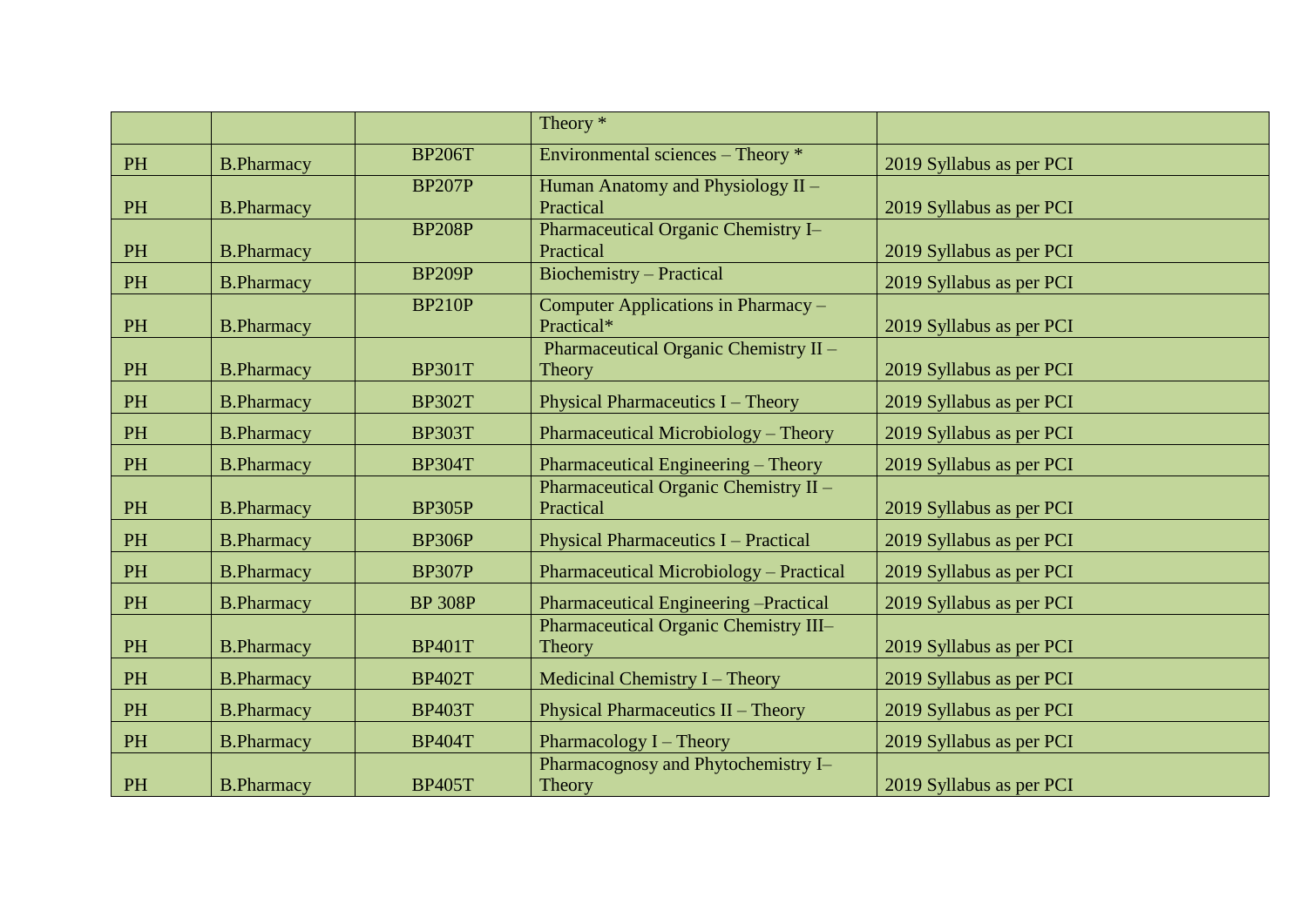| PH       | <b>B.Pharmacy</b> | <b>BP406P</b> | Medicinal Chemistry I - Practical                  | 2019 Syllabus as per PCI |
|----------|-------------------|---------------|----------------------------------------------------|--------------------------|
| PH       | <b>B.Pharmacy</b> | <b>BP407P</b> | Physical Pharmaceutics II - Practical              | 2019 Syllabus as per PCI |
| PH       | <b>B.Pharmacy</b> | <b>BP408P</b> | <b>Pharmacology I – Practical</b>                  | 2019 Syllabus as per PCI |
| PH       | <b>B.Pharmacy</b> | <b>BP409P</b> | Pharmacognosy and Phytochemistry I -<br>Practical  | 2019 Syllabus as per PCI |
| PH       | <b>B.Pharmacy</b> |               | Democracy, Election and Governance                 | As per SPPU Notification |
| PH       | <b>B.Pharmacy</b> | <b>BP501T</b> | Medicinal Chemistry II - Theory                    | 2018 Syllabus as per PCI |
| PH       | <b>B.Pharmacy</b> | <b>BP502T</b> | <b>Industrial PharmacyI-Theory</b>                 | 2018 Syllabus as per PCI |
| PH       | <b>B.Pharmacy</b> | <b>BP503T</b> | Pharmacology II - Theory                           | 2018 Syllabus as per PCI |
| $\rm PH$ | <b>B.Pharmacy</b> | <b>BP504T</b> | Pharmacognosy and Phytochemistry II-<br>Theory     | 2018 Syllabus as per PCI |
| PH       | <b>B.Pharmacy</b> | <b>BP505T</b> | Pharmaceutical Jurisprudence - Theory              | 2018 Syllabus as per PCI |
| $\rm PH$ | <b>B.Pharmacy</b> | <b>BP506P</b> | <b>Industrial Pharmacy I - Practical</b>           | 2018 Syllabus as per PCI |
| PH       | <b>B.Pharmacy</b> | <b>BP507P</b> | Pharmacology II - Practical                        | 2018 Syllabus as per PCI |
| PH       | <b>B.Pharmacy</b> | <b>BP508P</b> | Pharmacognosy and Phytochemistry II -<br>Practical | 2018 Syllabus as per PCI |
| PH       | <b>B.Pharmacy</b> | <b>BP601T</b> | Medicinal Chemistry III - Theory                   | 2018 Syllabus as per PCI |
| $\rm PH$ | <b>B.Pharmacy</b> | <b>BP602T</b> | Pharmacology III - Theory                          | 2018 Syllabus as per PCI |
| PH       | <b>B.Pharmacy</b> | <b>BP603T</b> | Herbal Drug Technology - Theory                    | 2018 Syllabus as per PCI |
| PH       | <b>B.Pharmacy</b> | <b>BP604T</b> | Biopharmaceutics and Pharmacokinetics -<br>Theory  | 2018 Syllabus as per PCI |
| $\rm PH$ | <b>B.Pharmacy</b> | <b>BP605T</b> | Pharmaceutical Biotechnology - Theory              | 2018 Syllabus as per PCI |
| PH       | <b>B.Pharmacy</b> | <b>BP606T</b> | <b>Quality Assurance – Theory</b>                  | 2018 Syllabus as per PCI |
| PH       | <b>B.Pharmacy</b> | <b>BP607P</b> | Medicinal chemistry III - Practical                | 2018 Syllabus as per PCI |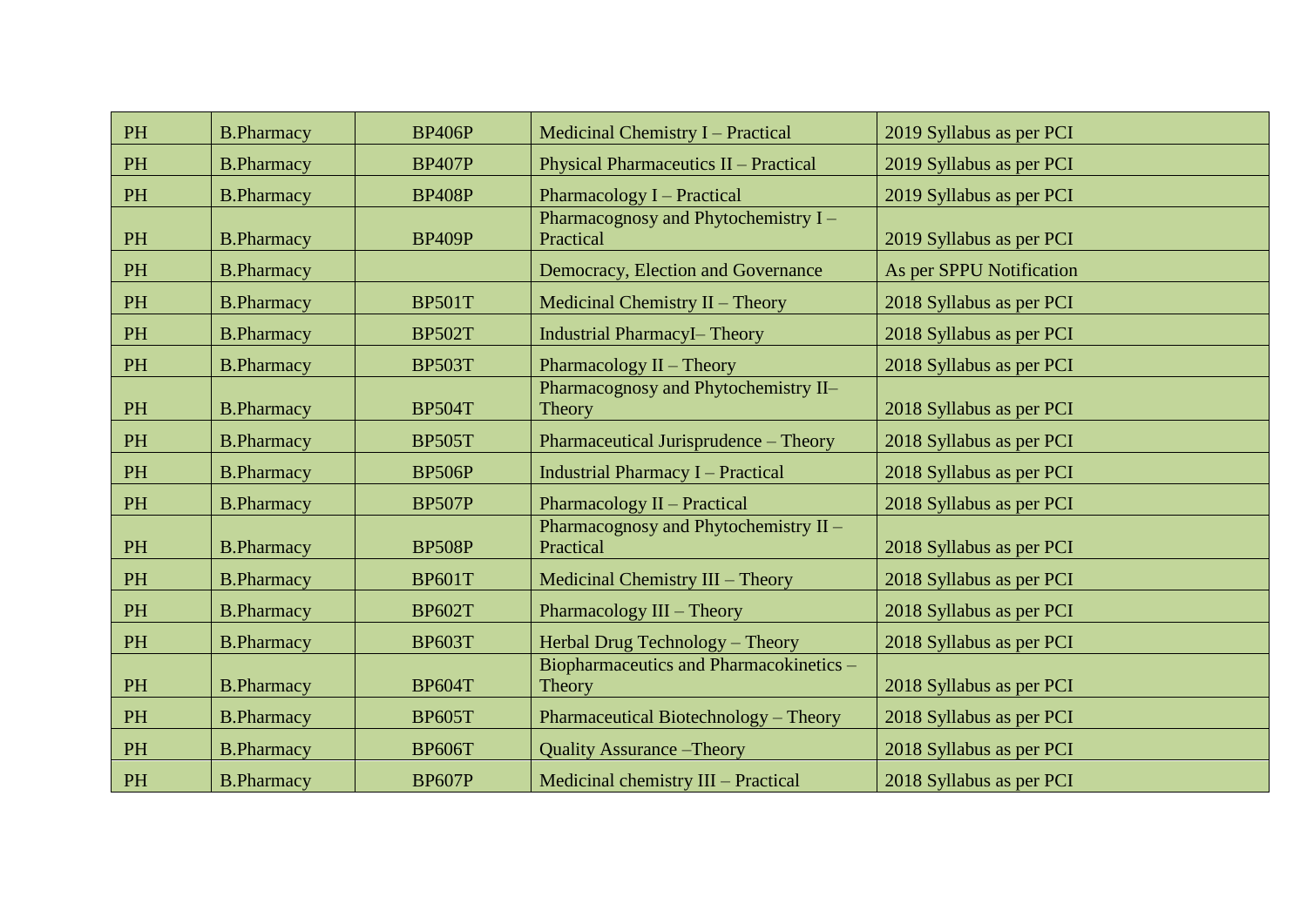| PH        | <b>B.Pharmacy</b> | <b>BP608P</b> | Pharmacology III - Practical         | 2018 Syllabus as per PCI                   |
|-----------|-------------------|---------------|--------------------------------------|--------------------------------------------|
| PH        | <b>B.Pharmacy</b> | <b>BP609P</b> | Herbal Drug Technology - Practical   | 2018 Syllabus as per PCI                   |
| PH        | <b>B.Pharmacy</b> | 4.7.1 T       | <b>Sterile Products (Theory)</b>     | (With effect from Academic Year 2016 - 17) |
| PH        | <b>B.Pharmacy</b> | 4.7.1 P       | <b>Sterile Products Practical</b>    | (With effect from Academic Year 2016 - 17) |
| PH        | <b>B.Pharmacy</b> | 4.7.2 T       | Pharmaceutical Analysis -V           | (With effect from Academic Year 2016 - 17) |
| PH        | <b>B.Pharmacy</b> | 4.7.2 P       | <b>Pharmaceutical Analysis -V</b>    | (With effect from Academic Year 2016 - 17) |
| <b>PH</b> | <b>B.Pharmacy</b> | 4.7.3 T       | <b>Medicinal Chemistry-III</b>       | (With effect from Academic Year 2016 - 17) |
| <b>PH</b> | <b>B.Pharmacy</b> | 4.7.3 P       | <b>Medicinal Chemistry-III</b>       | (With effect from Academic Year 2016 - 17) |
| PH        | <b>B.Pharmacy</b> | 4.7.4 T       | Pharmacology-IV                      | (With effect from Academic Year 2016 - 17) |
| PH        | <b>B.Pharmacy</b> | 4.7.4P        | Pharmacology-IV                      | (With effect from Academic Year 2016 - 17) |
| PH        | <b>B.Pharmacy</b> | 4.7.5 T       | <b>Natural Drug Technology</b>       | (With effect from Academic Year 2016 - 17) |
| PH        | <b>B.Pharmacy</b> | 4.7.5 P       | <b>Natural Drug Technology</b>       | (With effect from Academic Year 2016 - 17) |
| PH        | <b>B.Pharmacy</b> | 4.7.6 T       | Bio-Pharmaceutics & Pharmacokinetics | (With effect from Academic Year 2016 - 17) |
| <b>PH</b> | <b>B.Pharmacy</b> | 4.7.7 T       | Pharmaceutical Jurisprudence         | (With effect from Academic Year 2016 - 17) |
| PH        | <b>B.Pharmacy</b> | 4.8.1 T       | <b>Advanced Drug Delivery System</b> | (With effect from Academic Year 2016 - 17) |
| PH        | <b>B.Pharmacy</b> | 4.8.1 P       | <b>Advanced Drug Delivery System</b> | (With effect from Academic Year 2016 - 17) |
| PH        | <b>B.Pharmacy</b> | 4.8.2 T       | <b>Cosmetic Science</b>              | (With effect from Academic Year 2016 - 17) |
| <b>PH</b> | <b>B.Pharmacy</b> | 4.8.2 P       | <b>Cosmetic Science</b>              | (With effect from Academic Year 2016 - 17) |
| PH        | <b>B.Pharmacy</b> | 4.8.3 T       | <b>Pharmaceutical Analysis-VI</b>    | (With effect from Academic Year 2016 - 17) |
| PH        | <b>B.Pharmacy</b> | 4.8.3 P       | Pharmaceutical Analysis-Vi           | (With effect from Academic Year 2016 - 17) |
| PH        | <b>B.Pharmacy</b> | 4.8.4 T       | <b>Medicinal Chemistry-IV</b>        | (With effect from Academic Year 2016 - 17) |
| PH        | <b>B.Pharmacy</b> | 4.8.4 P       | <b>Medicinal Chemistry-IV</b>        | (With effect from Academic Year 2016 - 17) |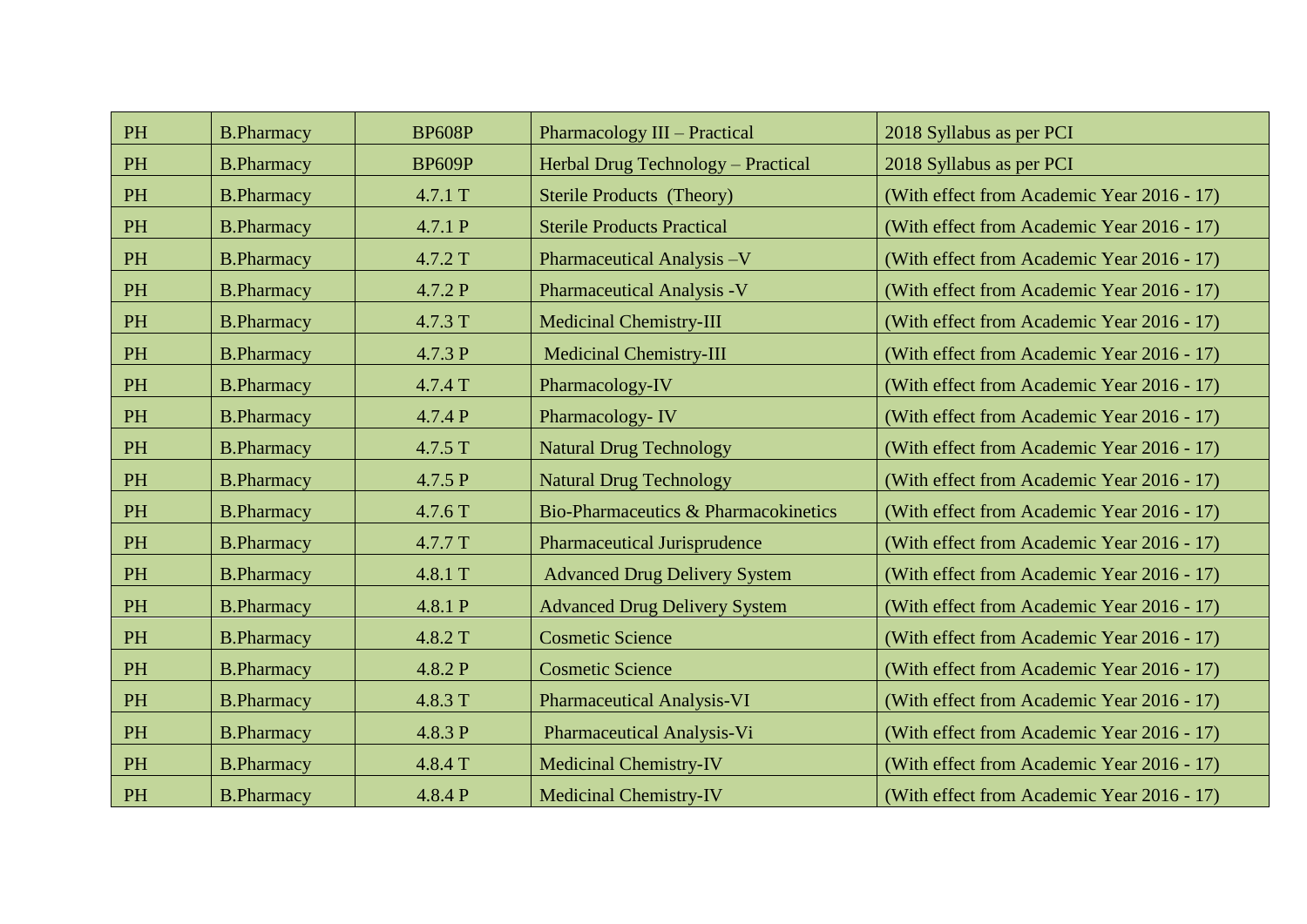| <b>PH</b>  | <b>B.Pharmacy</b>          | 4.8.5 T        | Pharmacology-V (Including Biostatistics)                          | (With effect from Academic Year 2016 - 17) |
|------------|----------------------------|----------------|-------------------------------------------------------------------|--------------------------------------------|
| <b>PH</b>  | <b>B.Pharmacy</b>          | 4.8.5 P        | Pharmacology-V (Including Biostatistics)                          | (With effect from Academic Year 2016 - 17) |
| <b>PH</b>  | <b>B.Pharmacy</b>          | 4.8.6 T        | Natural Products: Commerce, Industry &<br><b>Regulations</b>      | (With effect from Academic Year 2016 - 17) |
| <b>PH</b>  | <b>B.Pharmacy</b>          | 4.8.7 T        | <b>Quality Assurance Techniques</b>                               | (With effect from Academic Year 2016 - 17) |
| <b>MQA</b> | <b>M</b> Pharmacy<br>(MQA) | MPAT101T       | <b>Modern Pharmaceutical Analytical</b><br>Techniques             | Effective From Academic Year 2019-2020     |
| <b>MQA</b> | M Pharmacy<br>(MQA)        | MQA102T        | <b>Quality Management System</b>                                  | Effective From Academic Year 2019-2020     |
| <b>MQA</b> | M Pharmacy<br>(MQA)        | MQA103T        | <b>Quality Control and Quality Assurance</b>                      | Effective From Academic Year 2019-2020     |
| <b>MQA</b> | <b>M</b> Pharmacy<br>(MQA) | MQA104T        | <b>Product Development and Technology</b><br><b>Transfer</b>      | Effective From Academic Year 2019-2020     |
| <b>MQA</b> | M Pharmacy<br>(MQA)        | MQA105P        | <b>Pharmaceutical Quality Assurance Practical</b>                 | Effective From Academic Year 2019-2020     |
| <b>MQA</b> | M Pharmacy<br>(MQA)        | MQA201T        | <b>Hazards and Safety Management</b>                              | Effective From Academic Year 2019-2020     |
| <b>MQA</b> | M Pharmacy<br>(MQA)        | MQA202T        | <b>Pharmaceutical Validation</b>                                  | Effective From Academic Year 2019-2020     |
| <b>MQA</b> | M Pharmacy<br>(MQA)        | MQA203T        | <b>Audits and Regulatory Compliance</b>                           | Effective From Academic Year 2019-2020     |
| <b>MQA</b> | M Pharmacy<br>(MQA)        | MQA204T        | <b>Pharmaceutical Manufacturing Technology</b>                    | Effective From Academic Year 2019-2020     |
| <b>MQA</b> | M Pharmacy<br>(MQA)        | MQA205P        | <b>Pharmaceutical Quality Assurance Practical</b><br>$\mathbf{I}$ | Effective From Academic Year 2019-2020     |
| <b>MQA</b> | M Pharmacy<br>(MQA)        | <b>MRM301T</b> | <b>Research methodology and Biostatistics</b>                     | Effective From Academic Year 2019-2020     |
| <b>MQA</b> | <b>M</b> Pharmacy<br>(MQA) | <b>MQA395</b>  | <b>Introduction to Constitution</b>                               | As per SPPU Notification                   |
| <b>MPH</b> | M Pharmacy                 | MPAT101T       | <b>Modern Pharmaceutical Analytical</b>                           | Effective From Academic Year 2019-2020     |